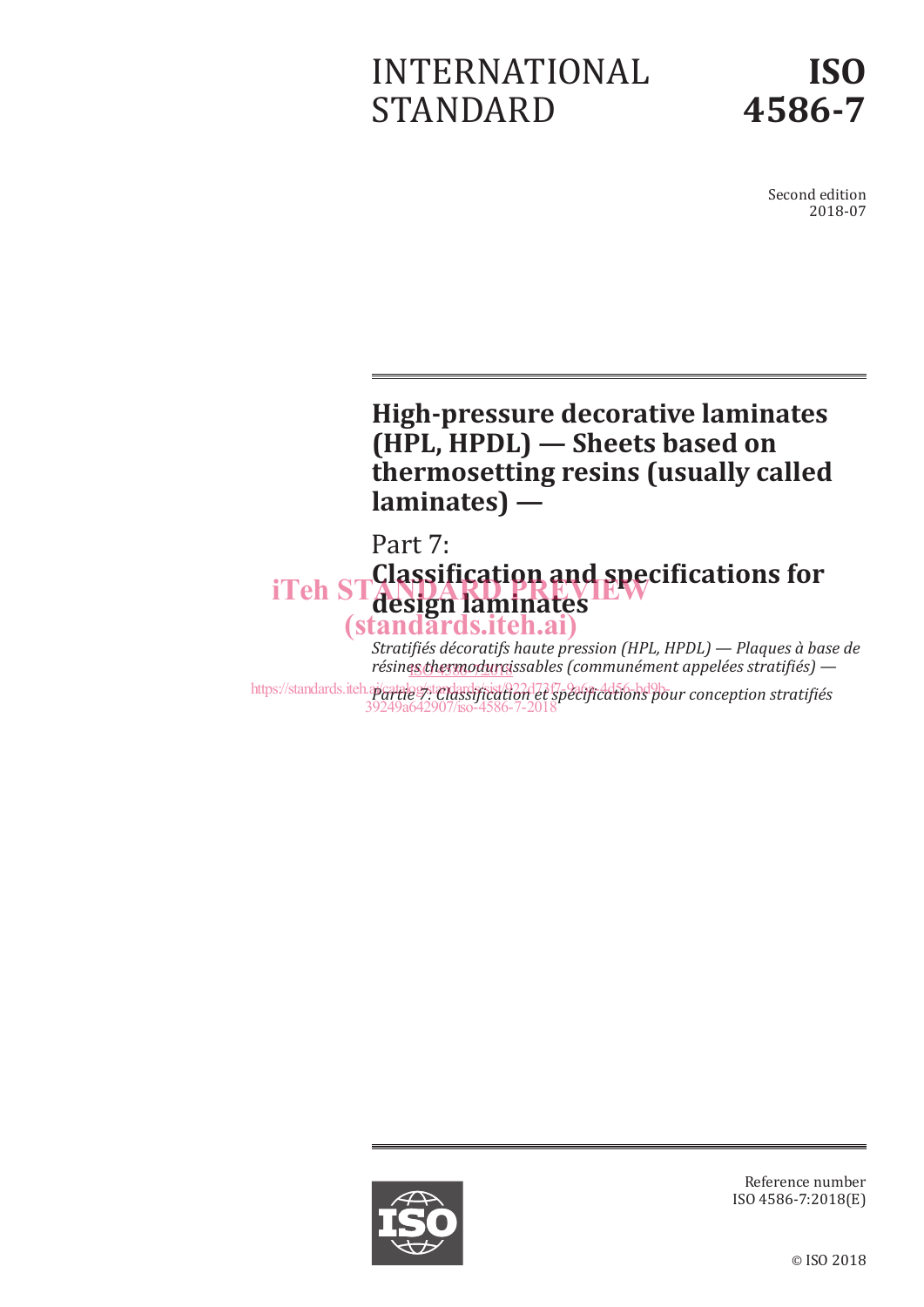# iTeh STANDARD PREVIEW (standards.iteh.ai)

ISO 4586-7:2018 https://standards.iteh.ai/catalog/standards/sist/922d73f7-9a6a-4d56-bd9b-39249a642907/iso-4586-7-2018



### **COPYRIGHT PROTECTED DOCUMENT**

#### © ISO 2018

All rights reserved. Unless otherwise specified, or required in the context of its implementation, no part of this publication may be reproduced or utilized otherwise in any form or by any means, electronic or mechanical, including photocopying, or posting on the internet or an intranet, without prior written permission. Permission can be requested from either ISO at the address below or ISO's member body in the country of the requester.

ISO copyright office CP 401 • Ch. de Blandonnet 8 CH-1214 Vernier, Geneva Phone: +41 22 749 01 11 Fax: +41 22 749 09 47 Email: copyright@iso.org Website: www.iso.org

Published in Switzerland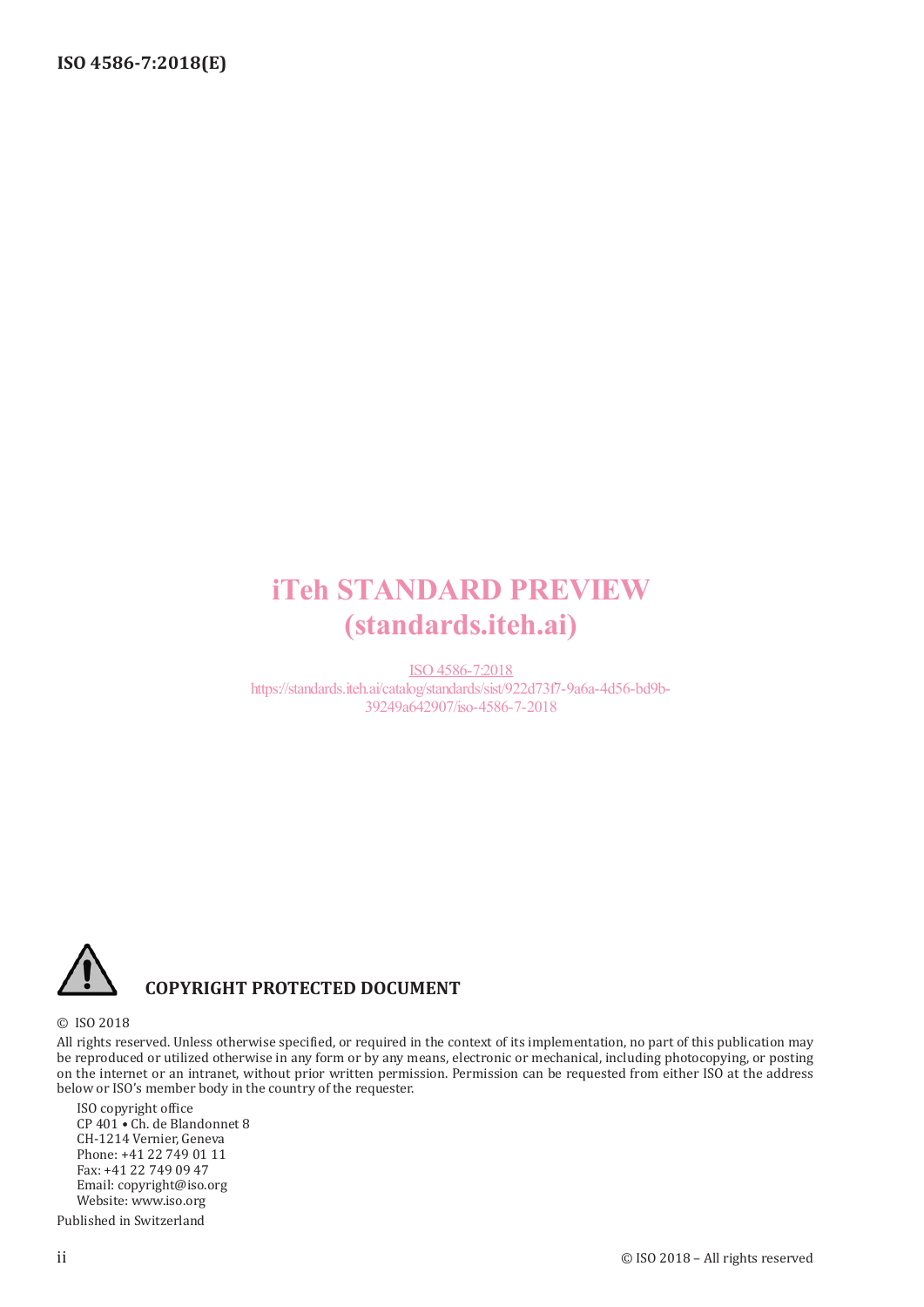## **Contents**

Page

|                         |                                                                                                                                                                                                                                                                                                                                                                                         | Introduction vi                                                                                                                                                                                                                         |  |  |  |  |
|-------------------------|-----------------------------------------------------------------------------------------------------------------------------------------------------------------------------------------------------------------------------------------------------------------------------------------------------------------------------------------------------------------------------------------|-----------------------------------------------------------------------------------------------------------------------------------------------------------------------------------------------------------------------------------------|--|--|--|--|
| 1                       | $\textbf{Scope} \texttt{} \texttt{} \texttt{} \texttt{} \texttt{} \texttt{} \texttt{} \texttt{} \texttt{} \texttt{} \texttt{} \texttt{} \texttt{} \texttt{} \texttt{} \texttt{} \texttt{} \texttt{} \texttt{} \texttt{} \texttt{} \texttt{} \texttt{} \texttt{} \texttt{} \texttt{} \texttt{} \texttt{} \texttt{} \texttt{} \texttt{} \texttt{} \texttt{} \texttt{} \texttt{} \texttt{$ |                                                                                                                                                                                                                                         |  |  |  |  |
| 2                       |                                                                                                                                                                                                                                                                                                                                                                                         |                                                                                                                                                                                                                                         |  |  |  |  |
| 3                       |                                                                                                                                                                                                                                                                                                                                                                                         |                                                                                                                                                                                                                                         |  |  |  |  |
| $\overline{\mathbf{4}}$ |                                                                                                                                                                                                                                                                                                                                                                                         |                                                                                                                                                                                                                                         |  |  |  |  |
| 5                       | Requirements 3                                                                                                                                                                                                                                                                                                                                                                          |                                                                                                                                                                                                                                         |  |  |  |  |
|                         | 5.1                                                                                                                                                                                                                                                                                                                                                                                     | Compliance 3 3                                                                                                                                                                                                                          |  |  |  |  |
|                         | 5.2                                                                                                                                                                                                                                                                                                                                                                                     |                                                                                                                                                                                                                                         |  |  |  |  |
|                         |                                                                                                                                                                                                                                                                                                                                                                                         | General 23 Senator 3 Senator 3 Senator 3 Senator 3 Senator 3 Senator 3 Senator 3 Senator 3 Senator 3 Senator 3 Senator 3 Senator 3 Senator 3 Senator 3 Senator 3 Senator 3 Senator 3 Senator 3 Senator 3 Senator 3 Senator 3 S<br>5.2.1 |  |  |  |  |
|                         |                                                                                                                                                                                                                                                                                                                                                                                         | 5.2.2                                                                                                                                                                                                                                   |  |  |  |  |
|                         |                                                                                                                                                                                                                                                                                                                                                                                         | 5.2.3                                                                                                                                                                                                                                   |  |  |  |  |
|                         |                                                                                                                                                                                                                                                                                                                                                                                         | 5.2.4                                                                                                                                                                                                                                   |  |  |  |  |
|                         |                                                                                                                                                                                                                                                                                                                                                                                         | 5.2.5                                                                                                                                                                                                                                   |  |  |  |  |
|                         |                                                                                                                                                                                                                                                                                                                                                                                         | 5.2.6                                                                                                                                                                                                                                   |  |  |  |  |
|                         | 5.3                                                                                                                                                                                                                                                                                                                                                                                     |                                                                                                                                                                                                                                         |  |  |  |  |
|                         |                                                                                                                                                                                                                                                                                                                                                                                         | 5.3.1                                                                                                                                                                                                                                   |  |  |  |  |
|                         |                                                                                                                                                                                                                                                                                                                                                                                         | 5.3.2                                                                                                                                                                                                                                   |  |  |  |  |
|                         |                                                                                                                                                                                                                                                                                                                                                                                         |                                                                                                                                                                                                                                         |  |  |  |  |
|                         | 5.4                                                                                                                                                                                                                                                                                                                                                                                     |                                                                                                                                                                                                                                         |  |  |  |  |
|                         |                                                                                                                                                                                                                                                                                                                                                                                         | 5.4.1                                                                                                                                                                                                                                   |  |  |  |  |
|                         |                                                                                                                                                                                                                                                                                                                                                                                         | 5.4.2                                                                                                                                                                                                                                   |  |  |  |  |
|                         |                                                                                                                                                                                                                                                                                                                                                                                         | 5.4.3                                                                                                                                                                                                                                   |  |  |  |  |
|                         |                                                                                                                                                                                                                                                                                                                                                                                         | Additional requirements for type P high-pressure decorative design laminates 17<br>5.4.4                                                                                                                                                |  |  |  |  |
|                         |                                                                                                                                                                                                                                                                                                                                                                                         |                                                                                                                                                                                                                                         |  |  |  |  |
|                         |                                                                                                                                                                                                                                                                                                                                                                                         |                                                                                                                                                                                                                                         |  |  |  |  |
|                         |                                                                                                                                                                                                                                                                                                                                                                                         |                                                                                                                                                                                                                                         |  |  |  |  |
|                         |                                                                                                                                                                                                                                                                                                                                                                                         |                                                                                                                                                                                                                                         |  |  |  |  |
|                         |                                                                                                                                                                                                                                                                                                                                                                                         | Bibliography 22                                                                                                                                                                                                                         |  |  |  |  |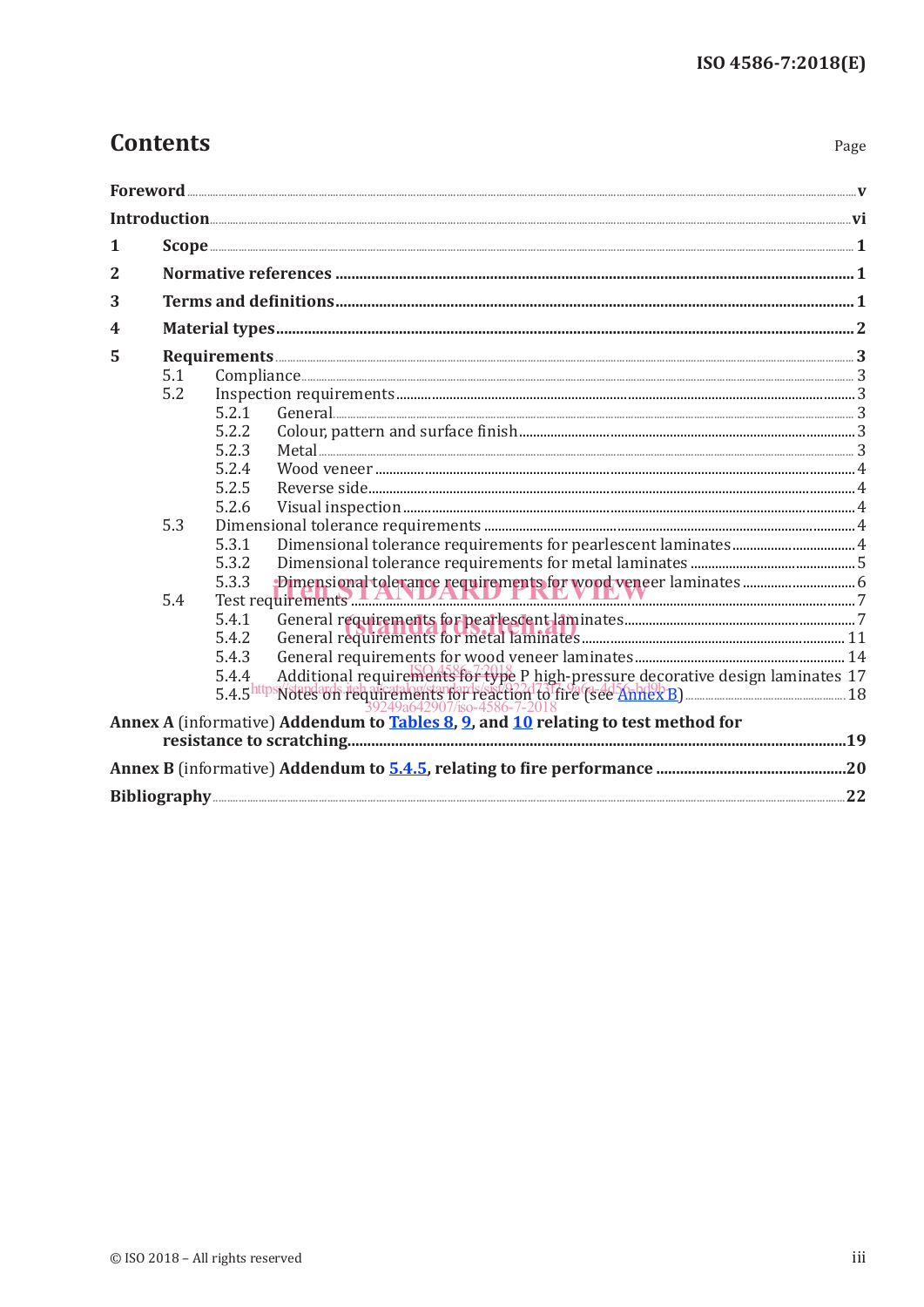### **Foreword**

ISO (the International Organization for Standardization) is a worldwide federation of national standards bodies (ISO member bodies). The work of preparing International Standards is normally carried out through ISO technical committees. Each member body interested in a subject for which a technical committee has been established has the right to be represented on that committee. International organizations, governmental and non-governmental, in liaison with ISO, also take part in the work. ISO collaborates closely with the International Electrotechnical Commission (IEC) on all matters of electrotechnical standardization.

The procedures used to develop this document and those intended for its further maintenance are described in the ISO/IEC Directives, Part 1. In particular the different approval criteria needed for the different types of ISO documents should be noted. This document was drafted in accordance with the editorial rules of the ISO/IEC Directives, Part 2 (see www.iso.org/directives).

Attention is drawn to the possibility that some of the elements of this document may be the subject of patent rights. ISO shall not be held responsible for identifying any or all such patent rights. Details of any patent rights identified during the development of the document will be in the Introduction and/or on the ISO list of patent declarations received (see www.iso.org/patents).

Any trade name used in this document is information given for the convenience of users and does not constitute an endorsement.

For an explanation on the voluntary nature of standards, the meaning of ISO specific terms and expressions related to conformity assessment, as well as information about ISO's adherence to the<br>World Trade Organization (WTO) principles in the Technical Barriers to Trade (TBT) see the following World Trade Organization (WTO) principles in the Technical Barriers to Trade (TBT) see the following URL: <u>www.iso.org/iso/foreword.html</u>. (standards.iteh.ai)

This document was prepared by Technical Committee ISO/TC 61, *Plastics*, Subcommittee SC 11, *Products*. ISO 4586-7:2018

https://standards.iteh.ai/catalog/standards/sist/922d73f7-9a6a-4d56-bd9b-

This second edition cancels and replaces the first edition (1SO 4586 7:2015), which has been technically revised.

The main changes compared to the previous edition are as follows:

— correction of errors due to typographical, formatting, and omission issues.

A list of all parts in the ISO 4586 series can be found on the ISO website.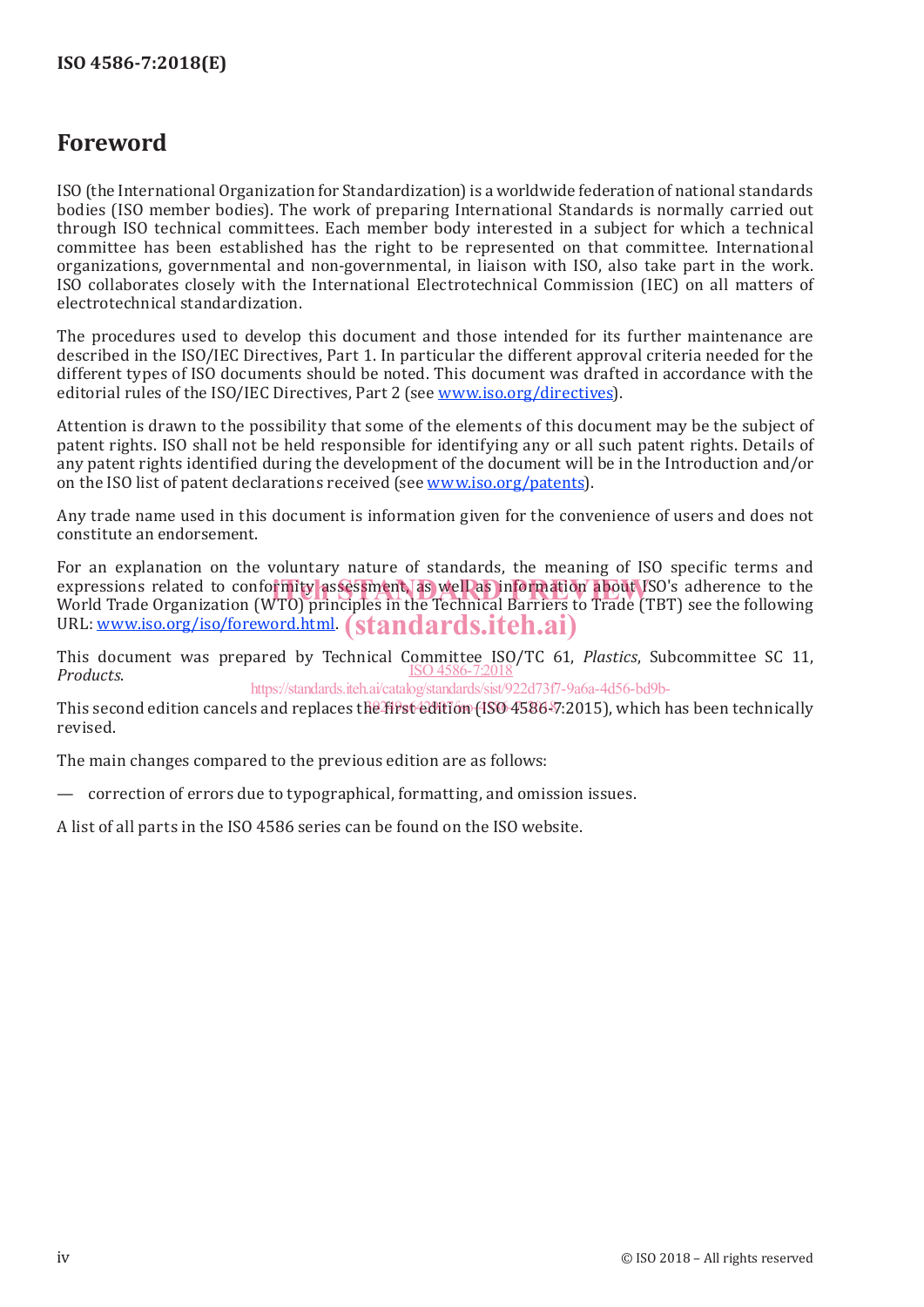### **Introduction**

High-pressure decorative laminates are characterized by their qualities, durability, and functional performance. High-pressure laminates sheet are available in a wide variety of colours, patterns, and surface finishes. They are resistant to wear, scratching, impact, moisture, heat, and staining; and possess good hygienic and anti-static properties, being easy to clean and maintain.

In an effort to harmonize ISO 4586 with other high-pressure decorative laminate standards, multiple methods may be published that demonstrate similar properties. In these instances, the same test method title is given and is annotated as either "Method A" or "Method B". This is the case in the following tests: Edge squareness  $-$  8/9, Dry heat  $-$  17/18 Dimensional stability at elevated temperatures — 19/20, Dimensional stability at ambient temperature — 21/22, Staining — 30/31, Lightfastness — 32/33, Formability — 38/39, and Blistering — 40/41. In these instances, either method may be utilized in testing. Compliance to both methods is not required. While these tests are similar they are by no means identical and results of one method do not necessarily correspond to the results of the accompanying test. In these situations, it is intended that the documentation in specific parts of ISO 4586 for performance requirements be consulted. Each specific method has performance requirements particular to that method for individual grades of high-pressure decorative laminate.

This document has been harmonized with EN 438-8 whenever possible.

# iTeh STANDARD PREVIEW (standards.iteh.ai)

ISO 4586-7:2018 https://standards.iteh.ai/catalog/standards/sist/922d73f7-9a6a-4d56-bd9b-39249a642907/iso-4586-7-2018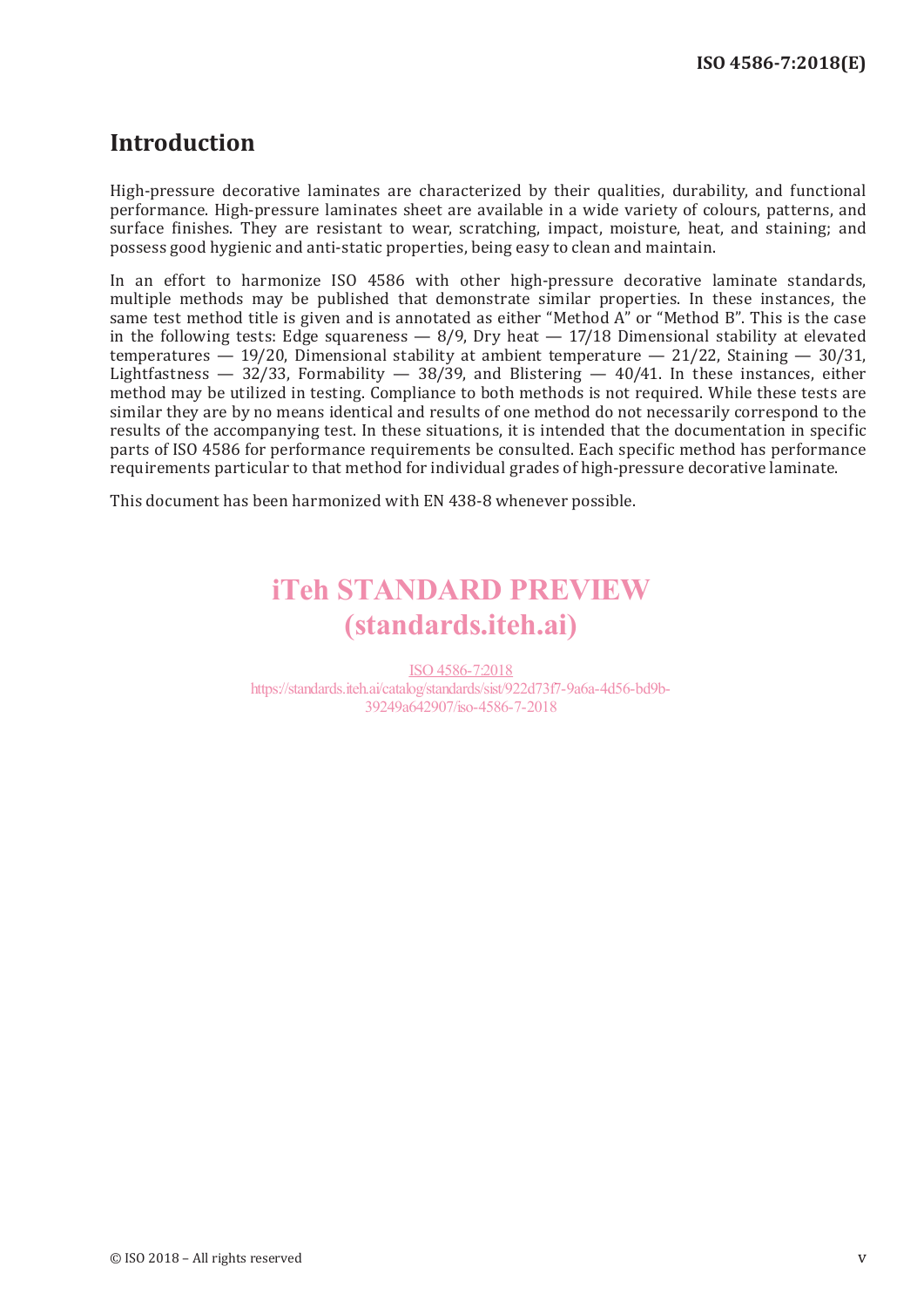# iTeh STANDARD PREVIEW (standards.iteh.ai)

ISO 4586-7:2018 https://standards.iteh.ai/catalog/standards/sist/922d73f7-9a6a-4d56-bd9b-39249a642907/iso-4586-7-2018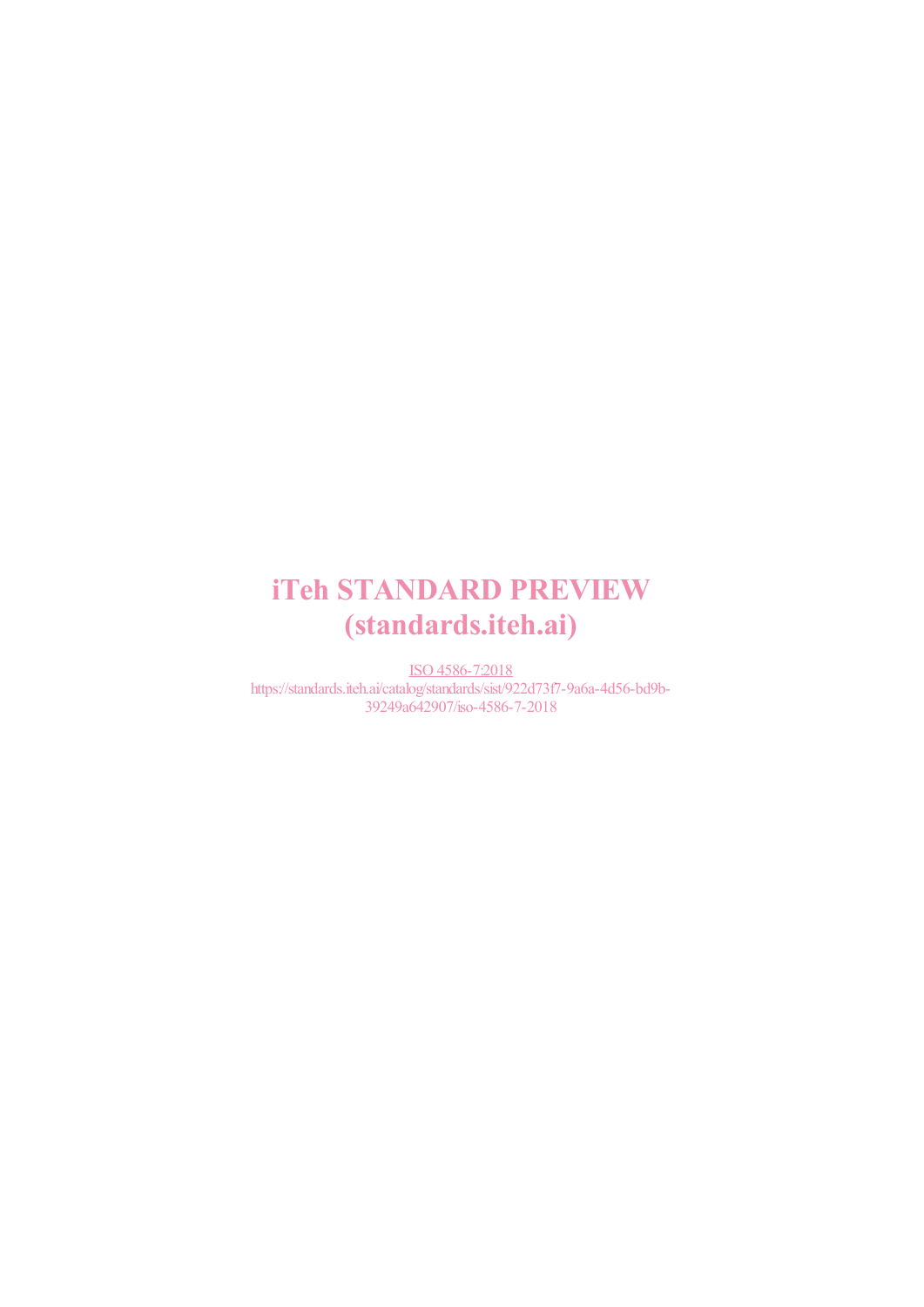## **High-pressure decorative laminates (HPL, HPDL) — Sheets based on thermosetting resins (usually called laminates) —**

## Part 7: **Classification and specifications for design laminates**

### **1 Scope**

This document applies to laminates intended for interior use with a design effect surface having a phenolic based core and a decorative surface, not covered by ISO 4586-3 through ISO 4586-6 and ISO 4586-8. Three surface material types (metal, wood veneer, and pearlescent décor) are defined in this document.

ISO 4586-2 specifies the methods of test relevant to this document.

### **2 Normative references**

## 'eh STANDARD PREVIEW

The following documents are referred to in the text in such a way that some or all of their content The following documents are referred to in the text in such a way that some of an of their content<br>constitutes requirements of this document. For dated references, only the edition cited applies. For undated references, the latest edition of the referenced document (including any amendments) applies.

ISO 178, *Plastics — Determination of flexural properties* ISO 4586-7:2018 https://standards.iteh.ai/catalog/standards/sist/922d73f7-9a6a-4d56-bd9b-

ISO 1183-1, Plastics — Methods for determining the density of non-cellular plastics — Part 1: Immersion *method, liquid pyknometer method and titration method*

ISO 4586-2:2018, *High-pressure decorative laminates (HPL, HPDL) — Sheets based on thermosetting resins (usually called laminates) — Part 2: Determination of properties*

ISO 11664-2, *Colorimetry — Part 2: CIE standard illuminants*

EN 127221), *Furniture — Assessment of surface resistance to dry heat*

### **3 Terms and definitions**

For the purposes of this document, the following terms and definitions apply.

ISO and IEC maintain terminological databases for use in standardization at the following addresses:

- IEC Electropedia: available at https://www.electropedia.org/
- ISO Online browsing platform: available at https://www.iso.org/obp

<sup>1)</sup> ISO 4211‑2:1993 modified.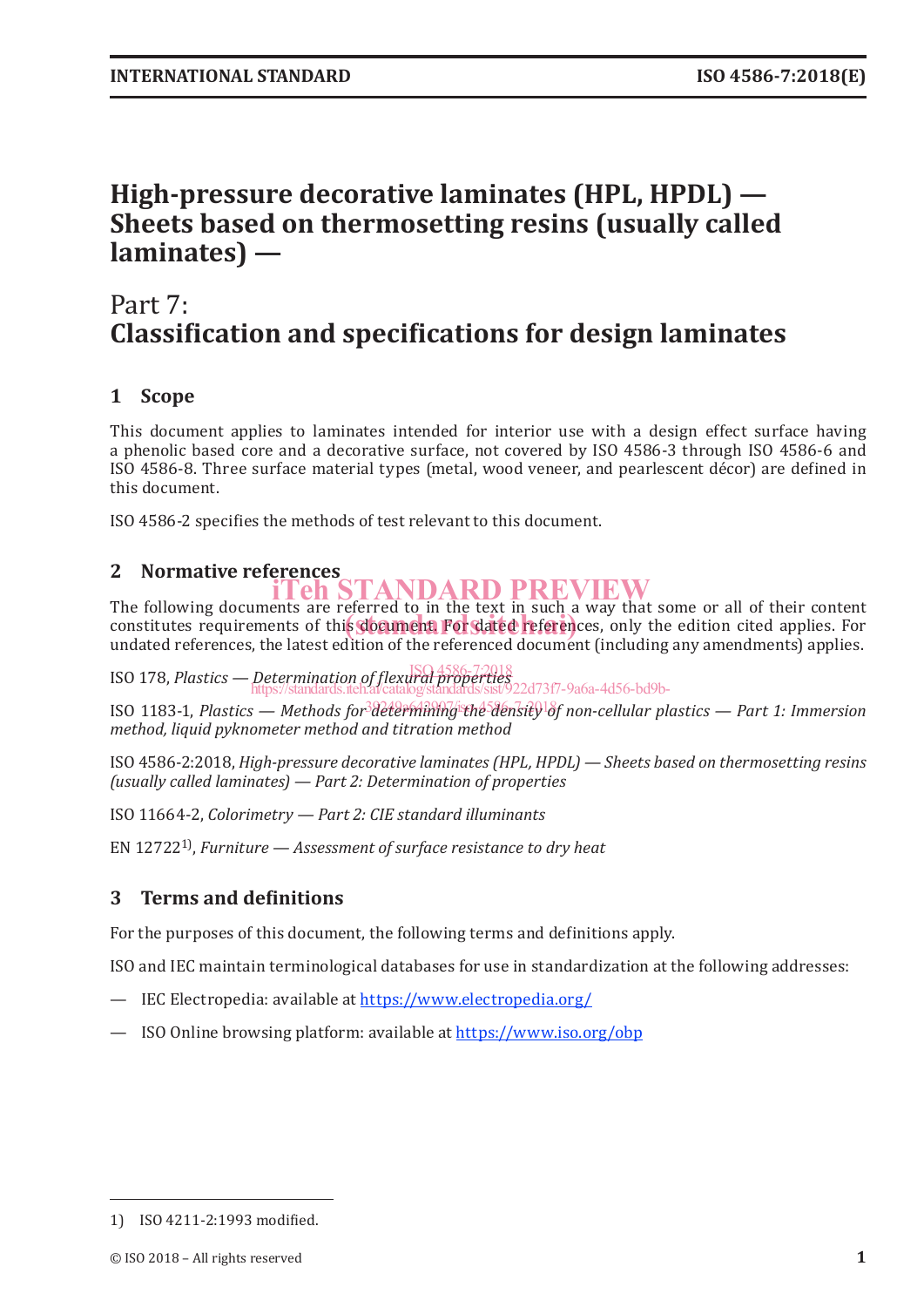#### **3.1 high-pressure decorative laminate**

#### **HPL HPDL**

sheet consisting of layers of cellulosic fibrous material (normally paper) impregnated with thermosetting resins and bonded together by the *high pressure process* (3.2)

Note 1 to entry: This is a general definition of high-pressure decorative laminate(s). More specific product definitions can be found in ISO 4586-3 to ISO 4586-8.

Note 2 to entry: The back of the sheet(s) is made suitable for adhesive bonding to a substrate.

#### **3.2**

#### **high-pressure process**

simultaneous application of heat (temperature  $\geq 120$  °C) and high specific pressure ( $\geq 5$  MPa), to provide flowing and subsequent curing of the thermosetting resins to obtain a homogeneous nonporous material with increased density ( $\geq 1.35$  g/cm<sup>3</sup>), and with the required surface finish

#### **3.3**

#### **pearlescent laminate**

*high-pressure decorative laminate* (3.1), the surface material of which consists of a pearlescent effect decorative paper, which is impregnated with melamine resin

Note 1 to entry: To achieve the optimum aesthetic effect from the pearlescent pigment a protective melamine layer is not used.

Note 2 to entry: As a result, some surface properties are reduced (e.g. scratch, wear) therefore it is recommended that these products are used for vertical applications.<br>Candards.iteh.ai)

#### **3.4**

#### **metal laminate**

ISO 4586-7:2018

high-pressure decorative laminate.[<u>3.1], the surface material of which consists of a</u> thin layer of metal

EXAMPLE Aluminium, steel, or copper. 39249a642907/iso-4586-7-2018

Note 1 to entry: The surface is often protected by a thin layer of lacquer or in the case of aluminium, the surface may be anodized. The surface performance and appearance of these metal laminates is equivalent to that of a thin metal sheet.

Note 2 to entry: As some surface properties are lower than that of melamine (e.g. scratch, wear), it is recommended that these products are used for vertical applications.

#### **3.5**

#### **wood veneer laminate**

*high-pressure decorative laminate* (3.1), the surface material of which consists of a wood veneer, which is covered by a protective melamine layer

Note 1 to entry: The surface appearance of these wood veneer laminates is similar to wood. Wood veneer laminates are not normally available in postforming grade.

#### **4 Material types**

High pressure decorative design laminates are defined using a three letter classification system as shown in Table 1.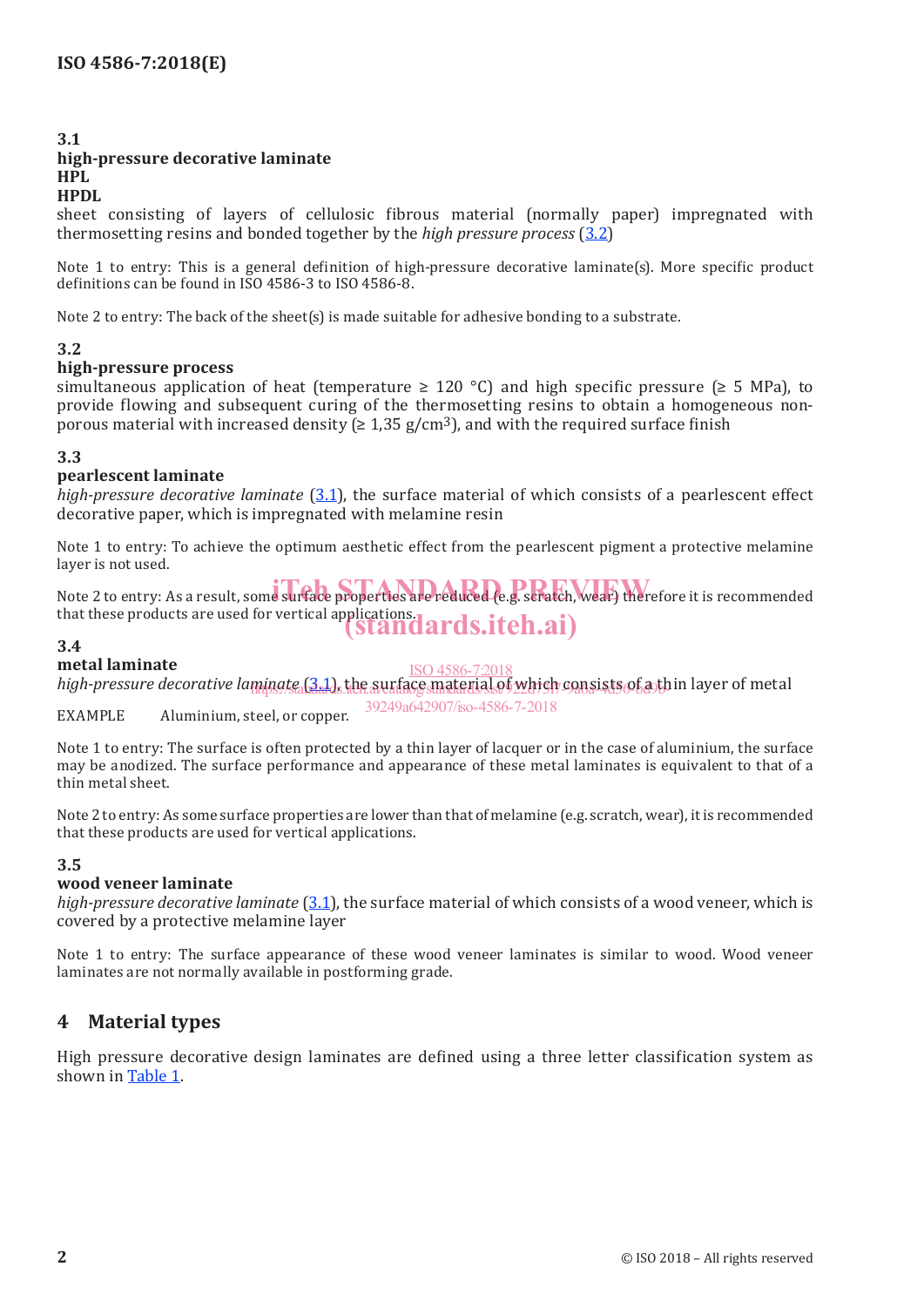| <b>First letter</b>      | <b>Second letter</b>        | Third letter                         |
|--------------------------|-----------------------------|--------------------------------------|
| A (Pearlescent laminate) | $ C$ (Compact)              | S (Standard grade)                   |
| M (Metal laminate)       | $T$ (Thin laminate, < 2 mm) | $\vert$ or P (Postformable grade)    |
| W (Wood laminate)        |                             | $\vert$ or F (Flame-retardant grade) |

#### **Table 1 — Numerical classification**

Type S — Standard grade decorative laminates.

Type P — Postformable decorative laminates; similar to type S but can also be formed at elevated temperature.

Type F — Decorative laminates with improved fire retardance; similar to types S or P but also meeting special requirements of specified fire tests which may vary according to the application (e.g. construction, marine, transport) and the country of use (see 5.4.5).

In addition to the abbreviation "HPL" or "HPDL" and the number of this document, materials shall be specified by the alphabetical classification system.

NOTE As an example, pearlescent standard grade thin high-pressure decorative design laminate is designated as HPL/ ISO 4586-8 ATS or HPDL/ISO 4586-8 ATS.

#### **5 Requirements**

#### **5.1 Compliance**

High-pressure decorative design laminates classified in Table 1 shall comply with all the appropriate requirements specified in 5.2, 5.3, and 5.4. This applies to both full-size sheets and cut-to-size panels.<br>The STANDARD PREVIEW

## 5.2 Inspection requirements tandards.itch.ai)

#### **5.2.1 General**

#### ISO 4586-7:2018

Inspection shall be carried out in accordance with ISO 4586-2:2018, Clause 4, at a distance of 0,75 m to 1,5 m. https://standards.iteh.ai/catalog/standards/sist/922d73f7-9a6a-4d56-bd9b-39249a642907/iso-4586-7-2018

#### **5.2.2 Colour, pattern and surface finish**

When inspected in daylight or D65 standard illuminant, as specified in ISO 11664-2, and under tungsten-filament lighting illuminant F as specified in ISO 11664-2, a slight difference between the corresponding colour reference sample held by the supplier and the specimen under test is acceptable.

As colour and surface finish are critical, it is recommended that the sheets are checked for colour and surface finish compatibility without protective film before fabrication or installation.

Some of these products are directional in surface finish or colour and they shall be installed in the correct orientation.

#### **5.2.3 Metal**

When inspected in daylight or D65 standard illuminant and under tungsten-filament lighting illuminant F a slight difference between the corresponding colour reference sample held by the supplier and the specimen under test is acceptable.

As colour and surface finish are critical, it is recommended that the sheets are checked for colour and surface finish compatibility without protective film before fabrication or installation.

Some of these products are directional in surface finish or colour and they shall be installed in the correct orientation. Small indentations in the surface are unavoidable.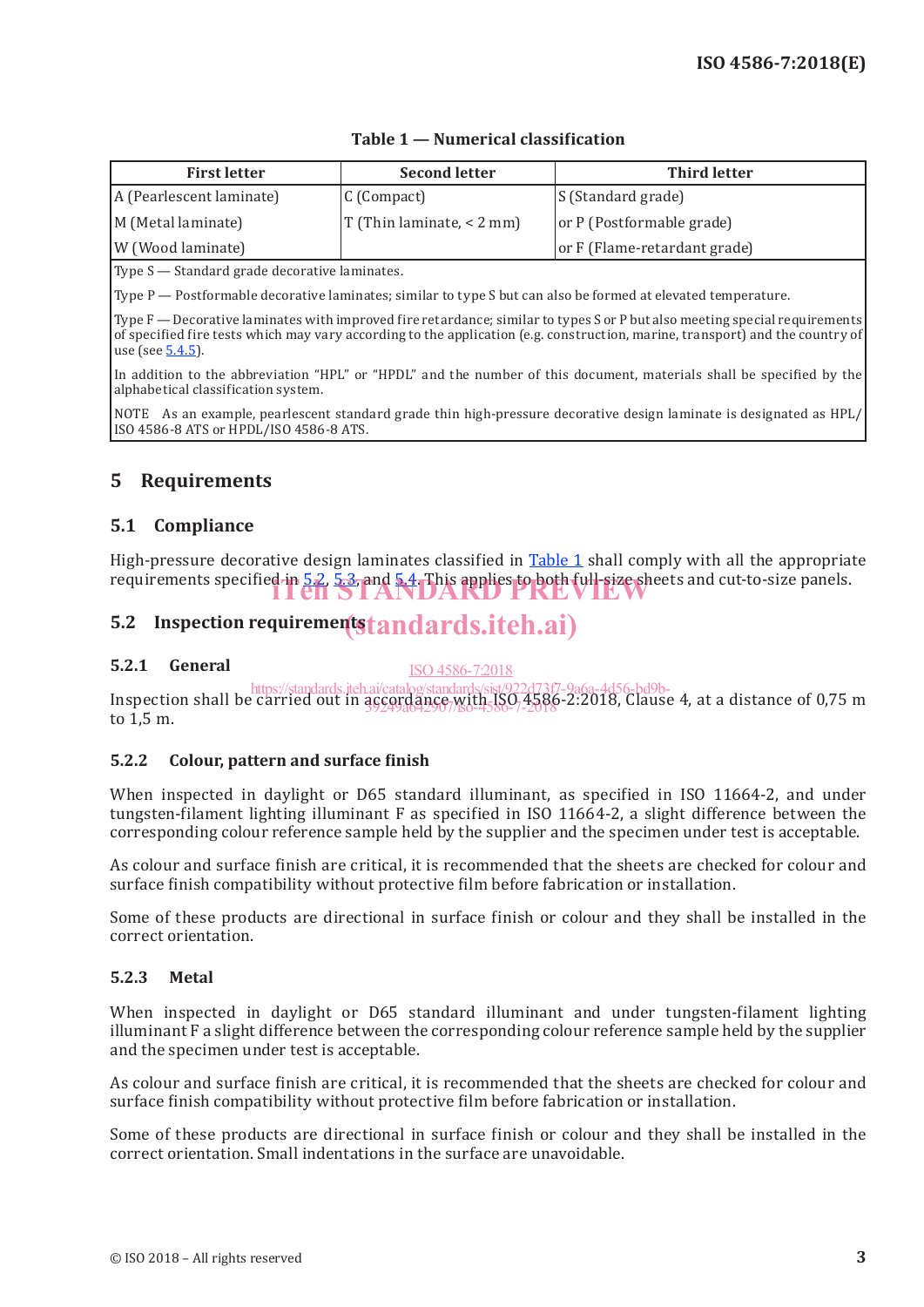#### **5.2.4 Wood veneer**

Due to the fact that wood is a natural product, each veneer may be considered as unique. Slight colour and structure differences are considered normal. Singularities such as knots and resin inclusions are not considered as defects, but as a part of the décor. There are differences in light fastness performance depending on the wood species and the source of the wood.

#### **5.2.5 Reverse side**

The reverse side of single-sided sheets shall be suitable for adhesive bonding (e.g. sanded). In the case of sanded backs, slight chatter marks shall be permitted.

#### **5.2.6 Visual inspection**

#### **5.2.6.1 General**

The following inspection requirements are intended as a general guide, indicating the minimum acceptable quality for laminates. Cut-to-size panels and certain applications involving full-size sheets may call for special quality requirements which can be negotiated between the supplier and purchaser, in such cases the following requirements may be used as a basis for agreement. Only a small percentage of sheets in a batch (the level to be agreed upon between the supplier and the customer) shall contain defects of the minimum acceptable level.

#### **5.2.6.2 Surface quality** iTeh STANDARD PREVIEW

The following defects are permissible. (**standards.iteh.ai**)

— Dirt, spots dents, and similar surface defects.

The admissible size of such defects is based on a maximum contamination area equivalent to 1,0 mm<sup>2</sup>/m<sup>2</sup> of laminate and is proportional to the sheet size under inspection. ISO 4586-7:2018 https://standards.iteh.ai/catalog/standards/sist/922d73f7-9a6a-4d56-bd9b-39249a642907/iso-4586-7-2018

The total admissible area of contamination may be concentrated in one spot or dispersed over an unlimited amount of smaller defects.

— Fibres, hairs, and scratches.

The admissible size of such defects is based on a maximum contamination area equivalent to  $10 \text{ mm}^2/\text{m}^2$  of laminate and is proportional to the sheet size under inspection.

The total admissible area of contamination may be concentrated in one spot or dispersed over an unlimited amount of smaller defects.

#### **5.2.6.3 Edge quality**

Visual defects (e.g. moisture marks, lack of gloss, corner damage) can be present on all four edges of the laminate, providing the defect-free length and width are at least the nominal size minus 20 mm.

#### **5.3 Dimensional tolerance requirements**

#### **5.3.1 Dimensional tolerance requirements for pearlescent laminates**

Dimensional tolerance requirements for pearlescent laminates are specified in Tables 2 and 3.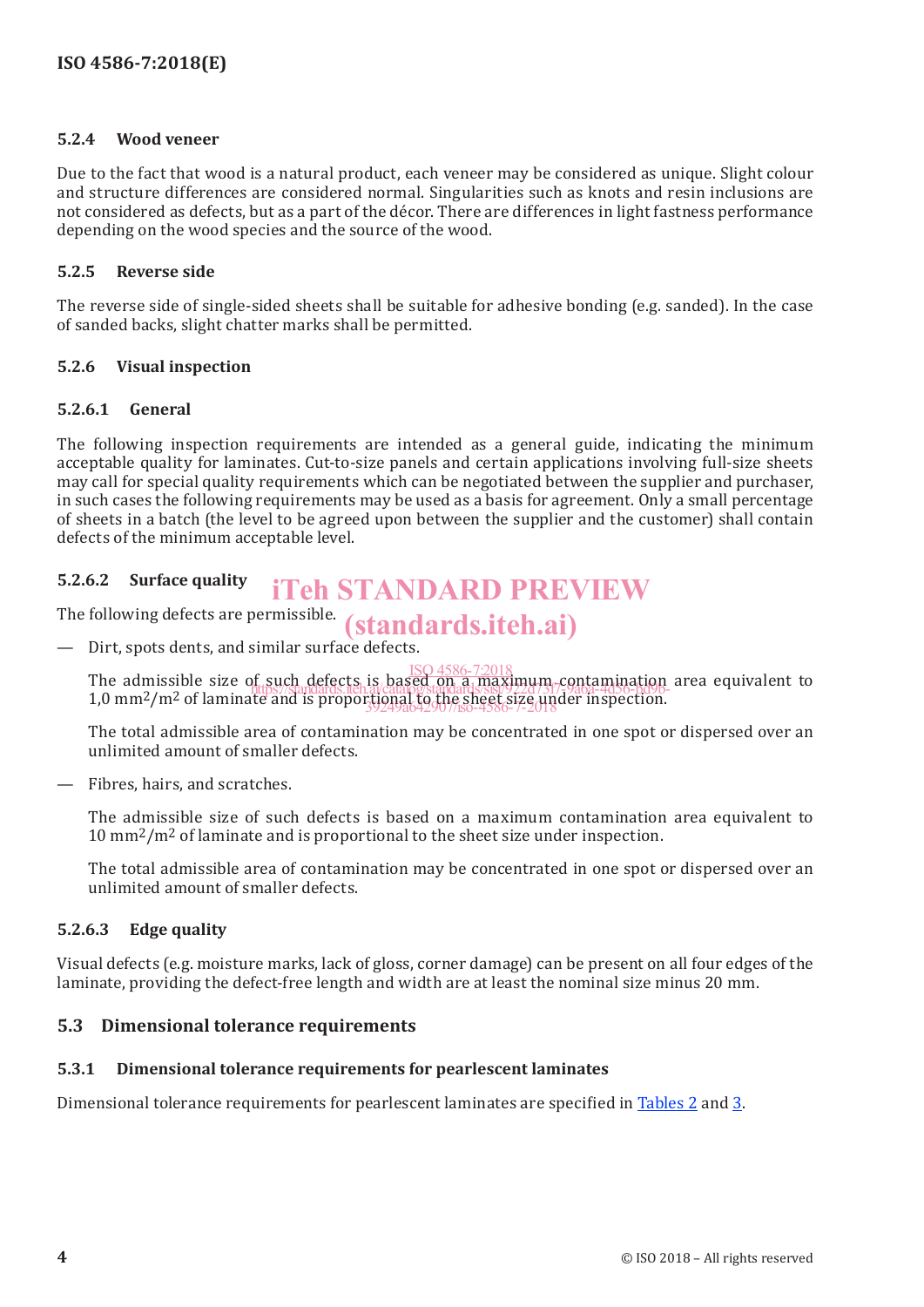|                                                                                                             | <b>Test method</b>                      |                                                              |  |
|-------------------------------------------------------------------------------------------------------------|-----------------------------------------|--------------------------------------------------------------|--|
| Property                                                                                                    | (ISO 4586-2:2018,<br><b>Clause No.)</b> | Requirement                                                  |  |
|                                                                                                             |                                         | $0.5$ mm $\le d \le 1.0$ mm: $\pm 0.10$ mm maximum deviation |  |
| Thickness                                                                                                   | 5                                       | 1,0 mm $\le d \le 2.0$ mm: $\pm 0.15$ mm maximum deviation   |  |
|                                                                                                             |                                         | where $d =$ nominal thickness                                |  |
| Length and width <sup>a</sup>                                                                               | 6                                       | $+10$ mm/-0 mm                                               |  |
| Straightness of edgesa                                                                                      | 7                                       | 1,5 mm/m maximum deviation                                   |  |
| Squareness (Method A) <sup>a</sup>                                                                          | 8                                       | 1,5 mm/m maximum deviation                                   |  |
| Squareness (Method B)a                                                                                      | 9                                       | $< 6$ mm                                                     |  |
| <b>Flatnessb</b>                                                                                            | 10                                      | 60 mm/m maximum deviation                                    |  |
| Tolerances for cut-to-size panels shall be agreed between supplier and purchaser.<br>a                      |                                         |                                                              |  |
| l b<br>Provided that the laminates are stored in the manner and conditions recommended by the manufacturer. |                                         |                                                              |  |

**Table 2 — Dimensional tolerance requirements for thin pearlescent laminates**

**Table 3 — Dimensional tolerance requirements for compact pearlescent laminates**

|                                                                                                           | <b>Test method</b>                      | Requirement                                                                                                                                                                                                                                                                |  |  |
|-----------------------------------------------------------------------------------------------------------|-----------------------------------------|----------------------------------------------------------------------------------------------------------------------------------------------------------------------------------------------------------------------------------------------------------------------------|--|--|
| Property                                                                                                  | (ISO 4586-2:2018,<br><b>Clause No.)</b> |                                                                                                                                                                                                                                                                            |  |  |
|                                                                                                           |                                         | $2,0$ mm $\le d < 3,0$ mm. $\pm 0,20$ mm maximum deviation                                                                                                                                                                                                                 |  |  |
|                                                                                                           | <b>(standard</b>                        | $3.0$ mm $\leq d \leq 5.0$ mm: ±0.30 mm maximum deviation                                                                                                                                                                                                                  |  |  |
|                                                                                                           |                                         | 5,0 mm $\le d < 8,0$ mm: $\pm 0,40$ mm maximum deviation                                                                                                                                                                                                                   |  |  |
| Thickness                                                                                                 |                                         | $\hbox{https://standards.iteh.aicatalog/standards/sist/922d73f7-9a6a-4d56-bd9b-} \label{eq:21}$ https://standards.iteh.ai/catalog/standards/sist/922d73f7-9a6a-4d56-bd9b-<br>39249a642907/isp <sup>14</sup> 78&mpn261s <sup>&lt;</sup> 16,0 mm: ±0,60 mm maximum deviation |  |  |
|                                                                                                           |                                         | 16,0 mm $\leq d < 20,0$ mm: $\pm 0,70$ mm maximum deviation                                                                                                                                                                                                                |  |  |
|                                                                                                           |                                         | 20,0 mm $\leq d <$ 25,0 mm: $\pm$ 0,80 mm maximum deviation                                                                                                                                                                                                                |  |  |
|                                                                                                           |                                         | 25,0 mm $\leq d$ : to be agreed upon between the supplier and<br>customer                                                                                                                                                                                                  |  |  |
|                                                                                                           |                                         | where $d =$ nominal thickness                                                                                                                                                                                                                                              |  |  |
| Length and widtha                                                                                         | 6                                       | $+10$ mm/-0 mm                                                                                                                                                                                                                                                             |  |  |
| Straightness of edgesa                                                                                    | 7                                       | 1,5 mm/m maximum deviation                                                                                                                                                                                                                                                 |  |  |
| Squareness (Method A) <sup>a</sup>                                                                        | 8                                       | 1,5 mm/m maximum deviation                                                                                                                                                                                                                                                 |  |  |
| Squareness (Method B)a                                                                                    | 9                                       | $< 6 \,\mathrm{mm}$                                                                                                                                                                                                                                                        |  |  |
|                                                                                                           |                                         | 2,0 mm $\le d$ < 6,0 mm: 8,0 mm/m maximum deviation                                                                                                                                                                                                                        |  |  |
| Flatnessb                                                                                                 | 10                                      | 6,0 mm $\le d$ < 10,0 mm: 5,0 mm/m maximum deviation                                                                                                                                                                                                                       |  |  |
|                                                                                                           |                                         | 10,0 mm $\leq d$ : 3,0 mm/m maximum deviation                                                                                                                                                                                                                              |  |  |
|                                                                                                           |                                         | where $d =$ nominal thickness                                                                                                                                                                                                                                              |  |  |
| Tolerances for cut-to-size panels shall be agreed between supplier and purchaser.<br>$\rm{a}$             |                                         |                                                                                                                                                                                                                                                                            |  |  |
| Provided that the laminates are stored in the manner and conditions recommended by the manufacturer.<br>b |                                         |                                                                                                                                                                                                                                                                            |  |  |

#### **5.3.2 Dimensional tolerance requirements for metal laminates**

Dimensional tolerance requirements for metal laminates are specified in Tables 4 and 5.